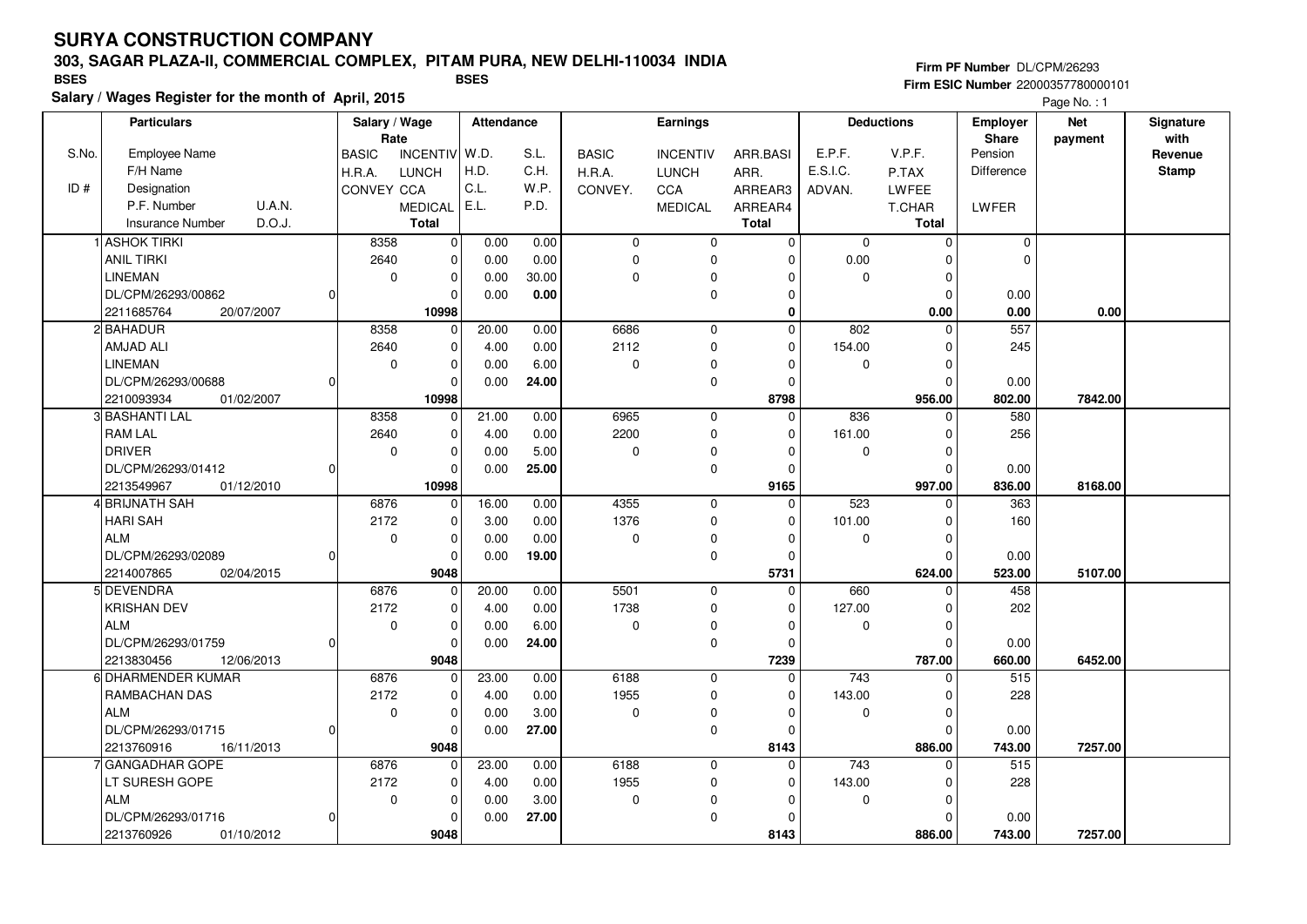### **303, SAGAR PLAZA-II, COMMERCIAL COMPLEX, PITAM PURA, NEW DELHI-110034 INDIA**

**Salary / Wages Register for the month of April, 2015**

**Firm PF Number** DL/CPM/26293 **Firm ESIC Number** 22000357780000101 **BSES BSES**

|       | <b>Particulars</b>                |   |                     | Salary / Wage<br>Rate      |              | <b>Attendance</b> | Earnings            |                 |                         | <b>Deductions</b>     |                    | <b>Employer</b><br><b>Share</b> | <b>Net</b> | Signature<br>with |
|-------|-----------------------------------|---|---------------------|----------------------------|--------------|-------------------|---------------------|-----------------|-------------------------|-----------------------|--------------------|---------------------------------|------------|-------------------|
| S.No. | Employee Name                     |   | <b>BASIC</b>        | INCENTIV W.D.              |              | S.L.              | <b>BASIC</b>        | <b>INCENTIV</b> | ARR.BASI                | E.P.F.                | V.P.F.             | Pension                         | payment    | Revenue           |
|       | F/H Name                          |   | H.R.A.              | <b>LUNCH</b>               | H.D.         | C.H.              | H.R.A.              | <b>LUNCH</b>    | ARR.                    | E.S.I.C.              | P.TAX              | Difference                      |            | <b>Stamp</b>      |
| ID#   | Designation                       |   | CONVEY CCA          |                            | C.L.         | W.P.              | CONVEY.             | CCA             | ARREAR3                 | ADVAN.                | LWFEE              |                                 |            |                   |
|       | P.F. Number<br>U.A.N.             |   |                     | <b>MEDICAL</b>             | E.L.         | P.D.              |                     | <b>MEDICAL</b>  | ARREAR4                 |                       | T.CHAR             | LWFER                           |            |                   |
|       | <b>Insurance Number</b><br>D.O.J. |   |                     | <b>Total</b>               |              |                   |                     |                 | <b>Total</b>            |                       | <b>Total</b>       |                                 |            |                   |
|       | 8 JITENDRA KUMAR                  |   | 8358                | $\mathbf 0$                | 23.00        | 0.00              | 7522                | $\mathbf 0$     | $\mathbf 0$             | 903                   | $\mathbf 0$        | 627                             |            |                   |
|       | PHOOL CHAND                       |   | 2640                | $\mathbf 0$                | 4.00         | 0.00              | 2376                | 0               | $\mathbf 0$             | 174.00                | 0                  | 276                             |            |                   |
|       | <b>LINEMAN</b>                    |   | $\mathbf 0$         | $\mathbf 0$                | 0.00         | 3.00              | $\mathbf 0$         | 0               | $\Omega$                | $\Omega$              | $\Omega$           |                                 |            |                   |
|       | DL/CPM/26293/02061                | 0 |                     | $\mathbf 0$                | 0.00         | 27.00             |                     | 0               | 0                       |                       | 0                  | 0.00                            |            |                   |
|       | 01/01/2015<br>221399013           |   |                     | 10998                      |              |                   |                     |                 | 9898                    |                       | 1077.00            | 903.00                          | 8821.00    |                   |
|       | 9 MANISH GOP                      |   | 6876                | $\mathbf 0$                | 8.00         | 0.00              | 2292                | $\mathbf 0$     | $\mathbf 0$             | 275                   | $\Omega$           | 191                             |            |                   |
|       | <b>RAJU GOP</b>                   |   | 2172                | $\mathbf 0$                | 2.00         | 0.00              | 724                 | 0               | $\mathbf 0$             | 53.00                 | $\Omega$           | 84                              |            |                   |
|       | <b>ALM</b>                        |   | $\mathbf 0$         | $\mathbf 0$                | 0.00         | 0.00              | $\mathbf 0$         | 0               | $\mathbf 0$             | $\mathbf 0$           | $\Omega$           |                                 |            |                   |
|       | DL/CPM/26293/02092                | 0 |                     | $\Omega$                   | 0.00         | 10.00             |                     | 0               | $\Omega$                |                       | $\Omega$           | 0.00                            |            |                   |
|       | 2211675137<br>13/04/2015          |   |                     | 9048                       |              |                   |                     |                 | 3016                    |                       | 328.00             | 275.00                          | 2688.00    |                   |
|       | 10 MANOJ KUMAR                    |   | 6876                | $\mathbf 0$                | 8.00         | 0.00              | 2292                | $\mathbf 0$     | $\mathbf 0$             | 275                   | $\mathbf 0$        | 191                             |            |                   |
|       | <b>RAMDEEN</b>                    |   | 2172                | $\mathbf 0$                | 2.00         | 0.00              | 724                 | 0               | $\mathbf 0$             | 53.00                 | $\Omega$           | 84                              |            |                   |
|       | <b>ALM</b>                        |   | $\mathbf 0$         | $\mathbf 0$                | 0.00         | 20.00             | $\Omega$            | 0               | $\Omega$                | $\Omega$              | $\Omega$           |                                 |            |                   |
|       | DL/CPM/26293/00840                | 0 |                     | $\mathbf 0$                | 0.00         | 10.00             |                     | 0               | $\mathbf 0$             |                       | $\Omega$           | 0.00                            |            |                   |
|       | 2211675142<br>01/07/2007          |   |                     | 9048                       |              |                   |                     |                 | 3016                    |                       | 328.00             | 275.00                          | 2688.00    |                   |
|       | 11 MOHAMAD RINKU                  |   | 6876                | $\mathbf 0$                | 8.00         | 0.00              | 2292                | $\mathbf 0$     | $\mathbf 0$             | 275                   | $\Omega$           | 191                             |            |                   |
|       | MOHAMAD SHAHID                    |   | 2172                | $\Omega$                   | 2.00         | 0.00              | 724                 | 0               | $\Omega$                | 53.00                 | $\Omega$           | 84                              |            |                   |
|       | <b>ALM</b>                        |   | $\mathbf 0$         | $\mathbf 0$                | 0.00         | 20.00             | $\mathbf 0$         | 0               | 0                       | $\Omega$              | $\Omega$           |                                 |            |                   |
|       | DL/CPM/26293/01444                | 0 |                     | $\mathbf 0$                | 0.00         | 10.00             |                     | 0               | $\mathbf 0$             |                       | 0                  | 0.00                            |            |                   |
|       | 2213575396<br>15/02/2011          |   |                     | 9048                       |              |                   |                     |                 | 3016                    |                       | 328.00             | 275.00                          | 2688.00    |                   |
|       | 12 MOHD EHSAN                     |   | 6876                | $\Omega$                   | 23.00        | 0.00              | 6188                | 0               | 0                       | 743                   | $\Omega$           | 515                             |            |                   |
|       | SHIRAJUDDIN                       |   | 2172                | $\Omega$                   | 4.00         | 0.00              | 1955                | $\mathbf 0$     | $\Omega$                | 143.00                | $\Omega$           | 228                             |            |                   |
|       | <b>ALM</b>                        |   | $\mathbf 0$         | $\mathbf 0$                | 0.00         | 3.00              | 0                   | 0               | 0                       | 0                     | 0                  |                                 |            |                   |
|       | DL/CPM/26293/00927                | 0 |                     | $\Omega$                   | 0.00         | 27.00             |                     | 0               | 0                       |                       | 0                  | 0.00                            |            |                   |
|       | 2211965134<br>01/02/2008          |   |                     | 9048<br>$\Omega$           |              |                   | 6418                |                 | 8143                    | 770                   | 886.00<br>$\Omega$ | 743.00<br>535                   | 7257.00    |                   |
|       | 13 MOHD ISHTIAQ                   |   | 6876                |                            | 24.00        | 0.00              |                     | $\mathbf 0$     | $\mathbf 0$             |                       |                    |                                 |            |                   |
|       | <b>MOHD MUSLIM</b><br><b>ALM</b>  |   | 2172<br>$\mathbf 0$ | $\mathbf 0$<br>$\mathbf 0$ | 4.00         | 0.00<br>2.00      | 2027<br>$\mathbf 0$ | 0<br>0          | $\mathbf 0$<br>$\Omega$ | 148.00<br>$\mathbf 0$ | 0<br>$\Omega$      | 235                             |            |                   |
|       | DL/CPM/26293/01286                | 0 |                     | $\Omega$                   | 0.00<br>0.00 | 28.00             |                     | 0               | $\mathbf 0$             |                       | $\Omega$           | 0.00                            |            |                   |
|       | 2213306581<br>06/03/2010          |   |                     | 9048                       |              |                   |                     |                 | 8445                    |                       | 918.00             | 770.00                          | 7527.00    |                   |
|       | 14 MUKESH KUMAR SINGH             |   | 6876                | $\mathbf{0}$               | 21.00        | 0.00              | 5730                | $\mathbf 0$     | $\mathbf 0$             | 688                   | $\Omega$           | 477                             |            |                   |
|       | <b>RANA PRATAP SINGH</b>          |   | 2172                | $\mathbf 0$                | 4.00         | 0.00              | 1810                | 0               | $\mathbf 0$             | 132.00                | 0                  | 211                             |            |                   |
|       | <b>ALM</b>                        |   | $\mathbf 0$         | $\mathbf 0$                | 0.00         | 5.00              | $\Omega$            | 0               | $\mathbf 0$             | $\mathbf{0}$          | $\Omega$           |                                 |            |                   |
|       | DL/CPM/26293/01446                | 0 |                     | $\Omega$                   | 0.00         | 25.00             |                     | 0               | $\Omega$                |                       | $\Omega$           | 0.00                            |            |                   |
|       | 2213575418<br>15/02/2011          |   |                     | 9048                       |              |                   |                     |                 | 7540                    |                       | 820.00             | 688.00                          | 6720.00    |                   |
|       |                                   |   |                     |                            |              |                   |                     |                 |                         |                       |                    |                                 |            |                   |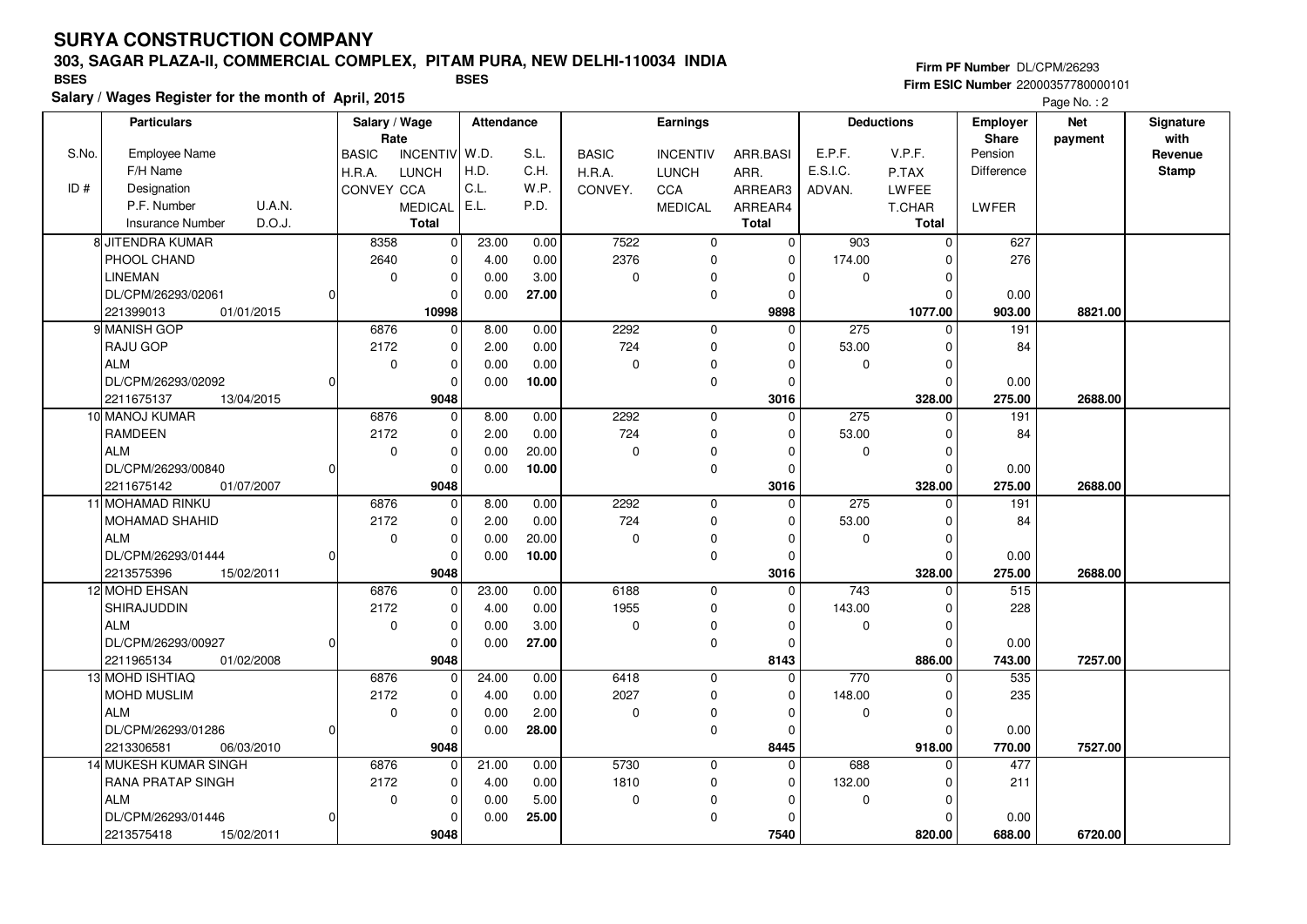### **303, SAGAR PLAZA-II, COMMERCIAL COMPLEX, PITAM PURA, NEW DELHI-110034 INDIA**

**Salary / Wages Register for the month of April, 2015**

#### **Firm PF Number** DL/CPM/26293 **Firm ESIC Number** 22000357780000101 **BSES BSES**

|       | <b>Particulars</b>                |   |              | Salary / Wage<br>Rate |       | <b>Attendance</b> | <b>Earnings</b> |                 |                  | <b>Deductions</b> |              | Employer<br>Share | <b>Net</b><br>payment | Signature<br>with |
|-------|-----------------------------------|---|--------------|-----------------------|-------|-------------------|-----------------|-----------------|------------------|-------------------|--------------|-------------------|-----------------------|-------------------|
| S.No. | <b>Employee Name</b>              |   | <b>BASIC</b> | INCENTIV W.D.         |       | S.L.              | <b>BASIC</b>    | <b>INCENTIV</b> | ARR.BASI         | E.P.F.            | V.P.F.       | Pension           |                       | Revenue           |
|       | F/H Name                          |   | H.R.A.       | <b>LUNCH</b>          | H.D.  | C.H.              | H.R.A.          | <b>LUNCH</b>    | ARR.             | E.S.I.C.          | P.TAX        | <b>Difference</b> |                       | <b>Stamp</b>      |
| ID#   | Designation                       |   | CONVEY CCA   |                       | C.L.  | W.P.              | CONVEY.         | CCA             | ARREAR3          | ADVAN.            | LWFEE        |                   |                       |                   |
|       | <b>U.A.N.</b><br>P.F. Number      |   |              | <b>MEDICAL</b>        | E.L.  | P.D.              |                 | <b>MEDICAL</b>  | ARREAR4          |                   | T.CHAR       | LWFER             |                       |                   |
|       | D.O.J.<br><b>Insurance Number</b> |   |              | <b>Total</b>          |       |                   |                 |                 | <b>Total</b>     |                   | <b>Total</b> |                   |                       |                   |
|       | 15 RAJU SHAH                      |   | 8358         | $\mathbf 0$           | 22.00 | 0.00              | 7244            | 0               | $\mathbf 0$      | 869               | $\Omega$     | 603               |                       |                   |
|       | <b>TUNTUN SHAH</b>                |   | 2640         | $\Omega$              | 4.00  | 0.00              | 2288            | 0               | $\Omega$         | 167.00            | n            | 266               |                       |                   |
|       | <b>LINEMAN</b>                    |   | $\mathbf 0$  | $\mathbf 0$           | 0.00  | 4.00              | $\mathbf 0$     | 0               | $\Omega$         | $\mathbf 0$       | $\Omega$     |                   |                       |                   |
|       | DL/CPM/26293/01260                | 0 |              | $\Omega$              | 0.00  | 26.00             |                 | 0               | $\Omega$         |                   | O            | 0.00              |                       |                   |
|       | 2213176991<br>01/11/2013          |   |              | 10998                 |       |                   |                 |                 | 9532             |                   | 1036.00      | 869.00            | 8496.00               |                   |
|       | 16 RAJU TOPPO                     |   | 8358         | 0                     | 22.00 | 0.00              | 7244            | 0               | $\mathbf 0$      | 869               | ŋ            | 603               |                       |                   |
|       | SINGA TOPPO                       |   | 2640         | $\mathbf 0$           | 4.00  | 0.00              | 2288            | $\mathbf 0$     | $\Omega$         | 167.00            | <sup>0</sup> | 266               |                       |                   |
|       | <b>LINEMAN</b>                    |   | $\mathbf 0$  | $\mathbf 0$           | 0.00  | 4.00              | $\Omega$        | $\mathbf 0$     | $\Omega$         | $\mathbf 0$       | O            |                   |                       |                   |
|       | DL/CPM/26293/01704                | 0 |              | $\Omega$              | 0.00  | 26.00             |                 | 0               | $\Omega$         |                   | $\Omega$     | 0.00              |                       |                   |
|       | 2210026296<br>09/07/2012          |   |              | 10998                 |       |                   |                 |                 | 9532             |                   | 1036.00      | 869.00            | 8496.00               |                   |
|       | 17 RAMA SHANKAR YADAV             |   | 6876         | $\mathbf 0$           | 23.00 | 0.00              | 6188            | $\mathbf 0$     | $\mathbf 0$      | 743               | <sup>0</sup> | 515               |                       |                   |
|       | <b>SUBARAN YADAV</b>              |   | 2172         | $\mathbf 0$           | 4.00  | 0.00              | 1955            | 0               | $\Omega$         | 143.00            |              | 228               |                       |                   |
|       | <b>ALM</b>                        |   | $\mathbf 0$  | $\mathbf 0$           | 0.00  | 3.00              | $\mathbf 0$     | 0               | $\Omega$         | $\mathbf 0$       | $\Omega$     |                   |                       |                   |
|       | DL/CPM/26293/00984                | 0 |              | $\mathbf 0$           | 0.00  | 27.00             |                 | 0               | $\Omega$         |                   |              | 0.00              |                       |                   |
|       | 2212500764<br>28/11/2008          |   |              | 9048                  |       |                   |                 |                 | 8143             |                   | 886.00       | 743.00            | 7257.00               |                   |
|       | 18 RAMESHWAR                      |   | 8358         | $\mathbf 0$           | 26.00 | 0.00              | 8358            | $\mathbf 0$     | $\Omega$         | 1003              |              | 696               |                       |                   |
|       | SURESH CHAND                      |   | 2640         | $\mathbf 0$           | 4.00  | 0.00              | 2640            | 0               | $\Omega$         | 193.00            | $\Omega$     | 307               |                       |                   |
|       | <b>LINEMAN</b>                    |   | $\Omega$     | $\mathbf 0$           | 0.00  | 0.00              | $\Omega$        | 0               |                  | $\mathbf 0$       |              |                   |                       |                   |
|       | DL/CPM/26293/01494                | 0 |              | $\Omega$              | 0.00  | 30.00             |                 | 0               | $\Omega$         |                   | O            | 0.00              |                       |                   |
|       | 2213635001<br>10/09/2013          |   |              | 10998                 |       |                   |                 |                 | 10998            |                   | 1196.00      | 1003.00           | 9802.00               |                   |
|       | 19 RANA KUMAR SINGH               |   | 8358         | $\Omega$              | 20.00 | 0.00              | 6408            | 0               | $\Omega$         | 769               |              | 534               |                       |                   |
|       | <b>JAMIDAR SINGH</b>              |   | 2640         | $\Omega$              | 3.00  | 0.00              | 2024            | $\Omega$        | $\Omega$         | 148.00            |              | 235               |                       |                   |
|       | <b>LINEMAN</b>                    |   | $\mathbf 0$  | $\mathbf 0$           | 0.00  | 7.00              | $\mathbf 0$     | 0               | $\Omega$         | $\mathbf 0$       | $\Omega$     |                   |                       |                   |
|       | DL/CPM/26293/01467                | 0 |              | $\mathbf 0$           | 0.00  | 23.00             |                 | 0               | $\Omega$         |                   | $\Omega$     | 0.00              |                       |                   |
|       | 2213585660<br>17/03/2011          |   |              | 10998                 |       |                   |                 |                 | 8432             |                   | 917.00       | 769.00            | 7515.00               |                   |
|       | 20 RAVI SHARMA                    |   | 8358         | $\mathbf 0$           | 25.00 | 0.00              | 8079            | $\mathbf 0$     | $\Omega$         | 969               |              | 673               |                       |                   |
|       | <b>SISTO MISTRI</b>               |   | 2640         | $\mathbf 0$           | 4.00  | 0.00              | 2552            | 0               | $\Omega$         | 187.00            | $\Omega$     | 296               |                       |                   |
|       | <b>LINEMAN</b>                    |   | $\mathbf 0$  | $\mathbf 0$           | 0.00  | 1.00              | $\mathbf 0$     | 0               | 0                | $\mathbf 0$       | O            |                   |                       |                   |
|       | DL/CPM/26293/00659                | 0 |              | $\Omega$              | 0.00  | 29.00             |                 | 0               | $\Omega$         |                   |              | 0.00              |                       |                   |
|       | 2205498595<br>18/11/2006          |   |              | 10998                 |       |                   |                 |                 | 10631            |                   | 1156.00      | 969.00            | 9475.00               |                   |
|       | 21 SANJAY KUMAR                   |   | 6876         | $\mathbf 0$           | 21.00 | 0.00              | 5730<br>1810    | $\mathbf 0$     | $\Omega$         | 688               | $\Omega$     | 477               |                       |                   |
|       | <b>RANGILAL</b><br><b>ALM</b>     |   | 2172         | $\mathbf 0$           | 4.00  | 0.00              | $\Omega$        | 0               | $\Omega$         | 132.00            | O            | 211               |                       |                   |
|       |                                   |   | $\mathbf 0$  | $\mathbf 0$           | 0.00  | 5.00              |                 | 0               |                  | $\mathbf 0$       |              |                   |                       |                   |
|       | DL/CPM/26293/01670                | 0 |              | $\mathbf 0$<br>9048   | 0.00  | 25.00             |                 | 0               | $\Omega$<br>7540 |                   |              | 0.00<br>688.00    | 6720.00               |                   |
|       | 15/02/2012<br>2213695017          |   |              |                       |       |                   |                 |                 |                  |                   | 820.00       |                   |                       |                   |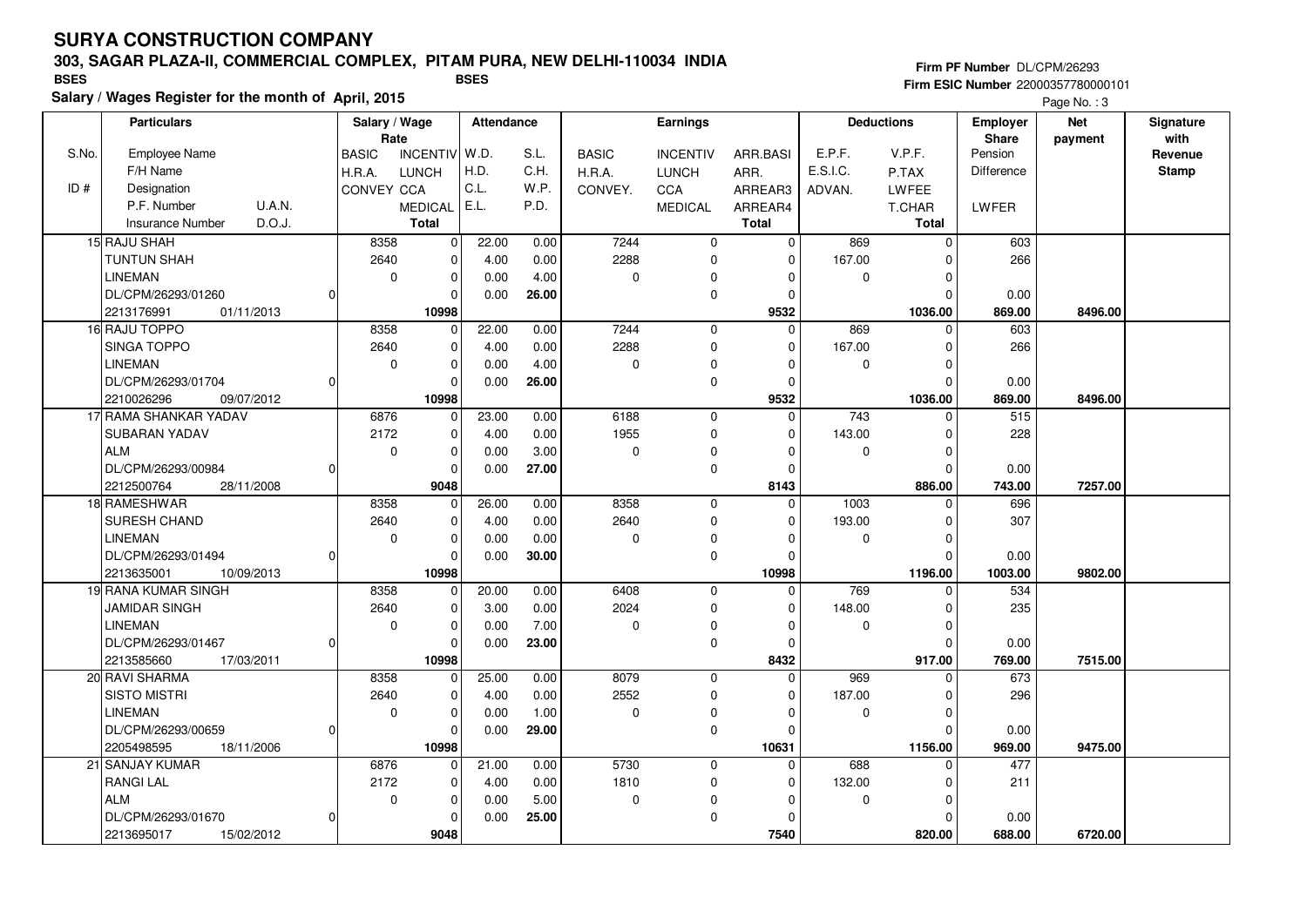### **303, SAGAR PLAZA-II, COMMERCIAL COMPLEX, PITAM PURA, NEW DELHI-110034 INDIA**

**Salary / Wages Register for the month of April, 2015**

#### **Firm PF Number** DL/CPM/26293 **Firm ESIC Number** 22000357780000101 **BSES BSES**

|       | <b>Particulars</b>                |   | Salary / Wage<br>Rate |                | Attendance |       |              | Earnings        |              |          | <b>Deductions</b> | Employer<br>Share | <b>Net</b> | Signature<br>with |
|-------|-----------------------------------|---|-----------------------|----------------|------------|-------|--------------|-----------------|--------------|----------|-------------------|-------------------|------------|-------------------|
| S.No. | <b>Employee Name</b>              |   | <b>BASIC</b>          | INCENTIV W.D.  |            | S.L.  | <b>BASIC</b> | <b>INCENTIV</b> | ARR.BASI     | E.P.F.   | V.P.F.            | Pension           | payment    | Revenue           |
|       | F/H Name                          |   | H.R.A.                | <b>LUNCH</b>   | H.D.       | C.H.  | H.R.A.       | <b>LUNCH</b>    | ARR.         | E.S.I.C. | P.TAX             | Difference        |            | <b>Stamp</b>      |
| ID#   | Designation                       |   | CONVEY CCA            |                | C.L.       | W.P.  | CONVEY.      | CCA             | ARREAR3      | ADVAN.   | <b>LWFEE</b>      |                   |            |                   |
|       | <b>U.A.N.</b><br>P.F. Number      |   |                       | <b>MEDICAL</b> | E.L.       | P.D.  |              | <b>MEDICAL</b>  | ARREAR4      |          | T.CHAR            | LWFER             |            |                   |
|       | D.O.J.<br><b>Insurance Number</b> |   |                       | <b>Total</b>   |            |       |              |                 | <b>Total</b> |          | <b>Total</b>      |                   |            |                   |
|       | 22 SHAMBHU YADAV                  |   | 8358                  | $\mathbf 0$    | 8.00       | 0.00  | 2786         | $\mathbf 0$     | $\Omega$     | 334      | $\Omega$          | 232               |            |                   |
|       | <b>CHHOTE YADAV</b>               |   | 2640                  | $\mathbf 0$    | 2.00       | 0.00  | 880          | 0               | $\Omega$     | 65.00    | O                 | 102               |            |                   |
|       | <b>DRIVER</b>                     |   | 0                     | $\mathbf 0$    | 0.00       | 20.00 | $\mathbf 0$  | 0               |              | 0        | $\Omega$          |                   |            |                   |
|       | DL/CPM/26293/01306                | n |                       | $\mathbf 0$    | 0.00       | 10.00 |              | $\mathbf 0$     | $\Omega$     |          | O                 | 0.00              |            |                   |
|       | 01/09/2012<br>2213360122          |   |                       | 10998          |            |       |              |                 | 3666         |          | 399.00            | 334.00            | 3267.00    |                   |
|       | 23 SHANKAR SINGH                  |   | 6876                  | $\mathbf 0$    | 8.00       | 0.00  | 2292         | $\mathbf 0$     | $\Omega$     | 275      | $\Omega$          | 191               |            |                   |
|       | <b>MURALI SINGH</b>               |   | 2172                  | $\mathbf 0$    | 2.00       | 0.00  | 724          | 0               | $\Omega$     | 53.00    | $\Omega$          | 84                |            |                   |
|       | <b>ALM</b>                        |   | $\mathbf 0$           | $\mathbf 0$    | 0.00       | 20.00 | $\mathbf 0$  | 0               | $\Omega$     | 0        | 0                 |                   |            |                   |
|       | DL/CPM/26293/01756                |   |                       | $\Omega$       | 0.00       | 10.00 |              | 0               | $\Omega$     |          | $\Omega$          | 0.00              |            |                   |
|       | 2213816829<br>10/05/2013          |   |                       | 9048           |            |       |              |                 | 3016         |          | 328.00            | 275.00            | 2688.00    |                   |
|       | 24 SHYAM SINGH                    |   | 8358                  | $\mathbf 0$    | 22.00      | 0.00  | 7244         | $\mathbf 0$     | $\Omega$     | 869      | $\Omega$          | 603               |            |                   |
|       | <b>SURESH SINGH</b>               |   | 2640                  | $\mathbf 0$    | 4.00       | 0.00  | 2288         | $\mathbf 0$     | $\Omega$     | 167.00   |                   | 266               |            |                   |
|       | DRIVER                            |   | $\Omega$              | $\mathbf 0$    | 0.00       | 4.00  | $\mathbf 0$  | 0               | $\Omega$     | 0        | $\Omega$          |                   |            |                   |
|       | DL/CPM/26293/01416                | O |                       | $\Omega$       | 0.00       | 26.00 |              | $\mathbf 0$     | $\Omega$     |          |                   | 0.00              |            |                   |
|       | 2205486451<br>01/12/2010          |   |                       | 10998          |            |       |              |                 | 9532         |          | 1036.00           | 869.00            | 8496.00    |                   |
|       | 25 SOM DUTT                       |   | 8358                  | $\mathbf 0$    | 16.00      | 0.00  | 5293         | $\mathbf 0$     | $\Omega$     | 635      | $\Omega$          | 441               |            |                   |
|       | <b>HARILAL</b>                    |   | 2640                  | $\mathbf 0$    | 3.00       | 0.00  | 1672         | 0               | $\Omega$     | 122.00   | $\Omega$          | 194               |            |                   |
|       | LINEMAN                           |   | $\mathbf 0$           | $\mathbf 0$    | 0.00       | 11.00 | $\Omega$     | 0               | <sup>0</sup> | 0        | ſ                 |                   |            |                   |
|       | DL/CPM/26293/01338                |   |                       | $\mathbf 0$    | 0.00       | 19.00 |              | 0               | <sup>0</sup> |          | n                 | 0.00              |            |                   |
|       | 2213501221<br>15/07/2010          |   |                       | 10998          |            |       |              |                 | 6965         |          | 757.00            | 635.00            | 6208.00    |                   |
|       | 26 SUBHASH KUMAR                  |   | 6876                  | $\mathbf 0$    | 0.00       | 0.00  | 0            | 0               | $\Omega$     | $\Omega$ |                   | $\mathbf 0$       |            |                   |
|       | <b>JATAN SINGH</b>                |   | 2172                  | $\mathbf 0$    | 0.00       | 0.00  | $\Omega$     | $\mathbf 0$     |              | 0.00     |                   | $\Omega$          |            |                   |
|       | <b>ALM</b>                        |   | 0                     | $\mathbf 0$    | 0.00       | 30.00 | $\Omega$     | 0               | <sup>0</sup> | 0        | 0                 |                   |            |                   |
|       | DL/CPM/26293/00842                | 0 |                       | $\mathbf 0$    | 0.00       | 0.00  |              | $\pmb{0}$       | $\Omega$     |          | $\Omega$          | 0.00              |            |                   |
|       | 2211675199<br>01/07/2007          |   |                       | 9048           |            |       |              |                 | O            |          | 0.00              | 0.00              | 0.00       |                   |
|       | 27 SUNIL GOPE                     |   | 6876                  | $\mathbf 0$    | 22.00      | 0.00  | 5959         | $\mathbf 0$     | $\Omega$     | 715      |                   | 496               |            |                   |
|       | <b>LALMOHAN GOPE</b>              |   | 2172                  | $\mathbf 0$    | 4.00       | 0.00  | 1882         | 0               | $\Omega$     | 138.00   | $\Omega$          | 219               |            |                   |
|       | <b>ALM</b>                        |   | $\mathbf 0$           | $\mathbf 0$    | 0.00       | 4.00  | $\mathbf 0$  | 0               | $\Omega$     | 0        | 0                 |                   |            |                   |
|       | DL/CPM/26293/01873                | n |                       | $\mathbf 0$    | 0.00       | 26.00 |              | 0               | $\Omega$     |          | $\cap$            | 0.00              |            |                   |
|       | 2213896996<br>28/01/2014          |   |                       | 9048           |            |       |              |                 | 7841         |          | 853.00            | 715.00            | 6988.00    |                   |
|       | 28 UDIT NARAYAN                   |   | 9109                  | $\mathbf 0$    | 25.00      | 0.00  | 8805         | $\mathbf 0$     | $\Omega$     | 1057     | $\Omega$          | 733               |            |                   |
|       | R S THAKUR                        |   | 2877                  | $\mathbf 0$    | 4.00       | 0.00  | 2781         | 0               | $\Omega$     | 203.00   | $\Omega$          | 324               |            |                   |
| DELHI | <b>SUPERVISOR</b>                 |   | $\mathbf 0$           | $\mathbf 0$    | 0.00       | 1.00  | $\Omega$     | 0               |              | 0        | $\Omega$          |                   |            |                   |
|       | DL/CPM/26293/00685                | O |                       | $\mathbf 0$    | 0.00       | 29.00 |              | 0               | $\Omega$     |          | O                 | 0.00              |            |                   |
|       | 2210093888<br>01/02/2007          |   |                       | 11986          |            |       |              |                 | 11586        |          | 1260.00           | 1057.00           | 10326.00   |                   |